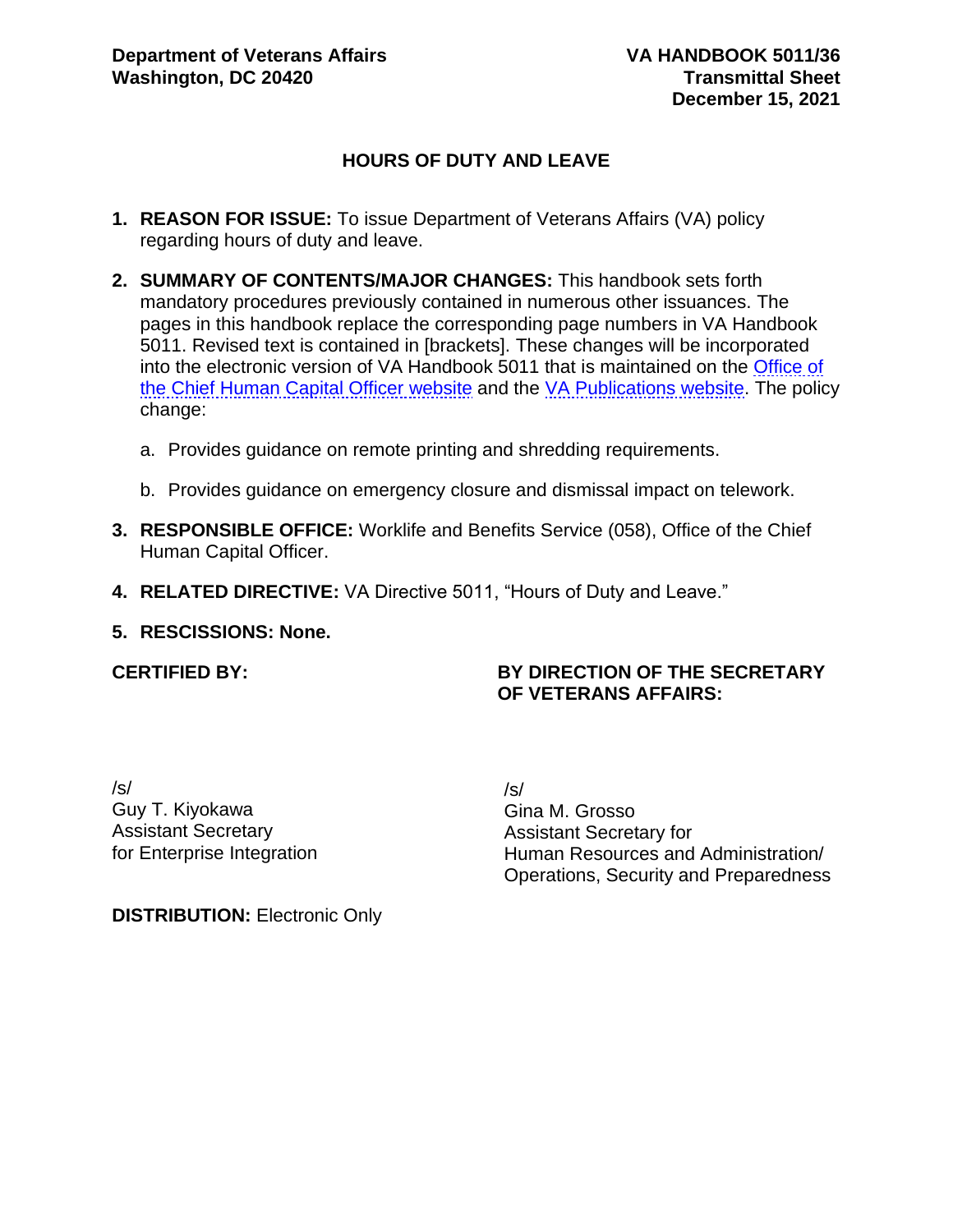# **CHAPTER 4. ALTERNATIVE WORKPLACE ARRANGE**M**ENTS (FLEXIPLACE)**

| 8. PROCESS FOR ESTABLISHING A TELEWORK AGREEMENT II-49 |  |
|--------------------------------------------------------|--|
|                                                        |  |
|                                                        |  |
|                                                        |  |

# **APPENDICES**

| II-D. SAMPLE REQUEST FORM FOR ALTERNATE SCHEDULES - VA FORM 0870a.                      |  |
|-----------------------------------------------------------------------------------------|--|
| II<br>II-E. <u>SAMPLE NOTICE ON THE 9-MONTH WORK SCHEDULE REGARDING THE</u><br>$II-D-1$ |  |
|                                                                                         |  |
| <b>IMPACT ON BENEFITS AND OTHER CONDITIONS OF EMPLOYMENT</b>                            |  |
|                                                                                         |  |
| II-F. SAMPLE NOTICE ON 9-MONTH WORK SCHEDULE REGARDING THE IMPACT                       |  |
| ON BENEFITS, PROBATIONARY STATUS AND OTHER CONDITIONS OF                                |  |
| <b>EMPLOYMENT - CONVERSION FROM FULL-TIME TO PART-TIME/CURRENT</b>                      |  |
|                                                                                         |  |
| II-G. SAMPLE CONSENT FORM FOR APPOINTMENT TO A 9-MONTH/3-MONTH                          |  |
| OFF ALTERNATE WORK SCHEDULE AGREEMENT - VA FORM 0870b II-G-1                            |  |
| II-I. PRESCHEDULED PART-TIME TOURS AND THE UTILIZATION OF ADJUSTABLE                    |  |
|                                                                                         |  |
| II-J. MEMORANDUM OF SERVICE LEVEL EXPECTATIONS FOR PART-TIME                            |  |
|                                                                                         |  |
| II-K. WORKSHEET FOR DETERMINING PERCENTAGES ON MEMORANDUM OF                            |  |
|                                                                                         |  |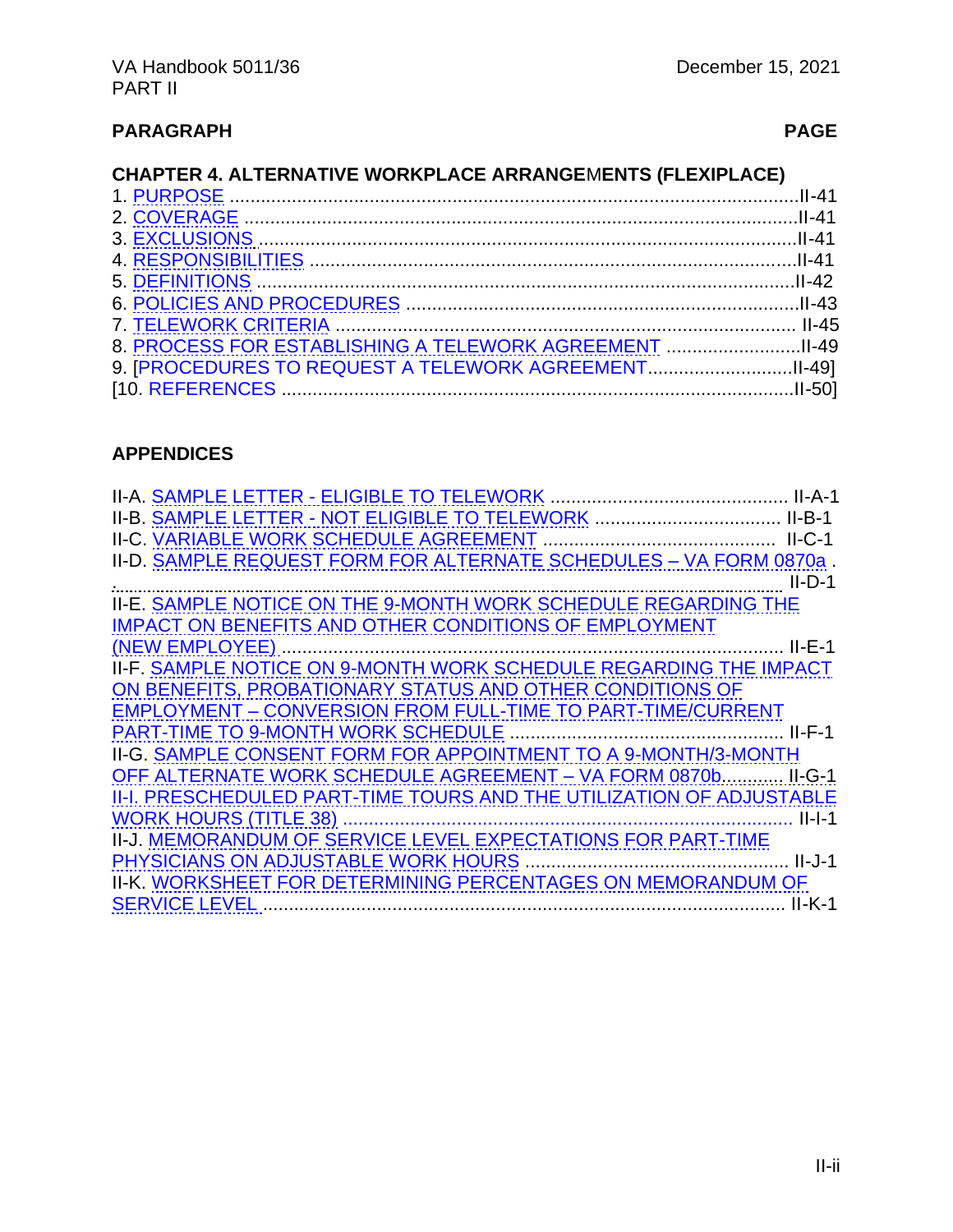- f. Employees are responsible for:
	- (1) Maintaining productivity and for fulfilling their obligation to account for their scheduled daily tour of duty. Participants may be permitted to work at home or other telework worksites full days or a portion of a day. Leave may be requested for the period of time not worked;
	- (2) Working with their supervisor in completing the remote access request through the Remote Access Self Service Portal; and
	- (3) Requesting permanent and temporary changes to their telework schedules through their supervisors.

## **5. DEFINITIONS.**

- a. **Ad Hoc Telework**. Telework that occurs on an occasional, non-routine basis. Telework that occurs to complete short-term special assignments or to accommodate special circumstances even though the telework arrangement may occur continuously for a limited and specific period of time.
- b. **Alternative Work Site**. The worksite location where the teleworker works away from the traditional office.
- c. **Classified Documents.** Documents that have been officially designated as either Confidential, Secret, or Top Secret.
- d. **Continuity of Operations Planning (COOP)**. Planning to ensure that the capability exists to continue agency essential functions across a wide range of emergencies, either natural or declared.
- e. **Docking Station.** A piece of equipment that is used with an agency issued laptop computer to allow for the convenient and quick connection of peripheral and/or telecommunications.
- f. [**Domestic Employee Teleworking Overseas (DETO) Arrangement**. A telework arrangement wherein an employee temporarily performs the work requirements and duties of their domestic civil service position from an approved overseas location. Employees may not telework from a foreign location without an approved DETO agreement.
- g. **DETO Agreement**. A written agreement, in addition to the [VA Form 0740,](https://vaww.va.gov/vaforms/va/pdf/VA0740.pdf)  [Telework Agreement,](https://vaww.va.gov/vaforms/va/pdf/VA0740.pdf) which is required for all VA employees conducting official U.S. Government business in a foreign location. DETO agreements are extremely rare but may be approved on a case-by-case basis in accordance with the guidance and procedures specified in VA financial policy Volume XIV, Chapter 6 and U.S. Department of State policy guidelines.]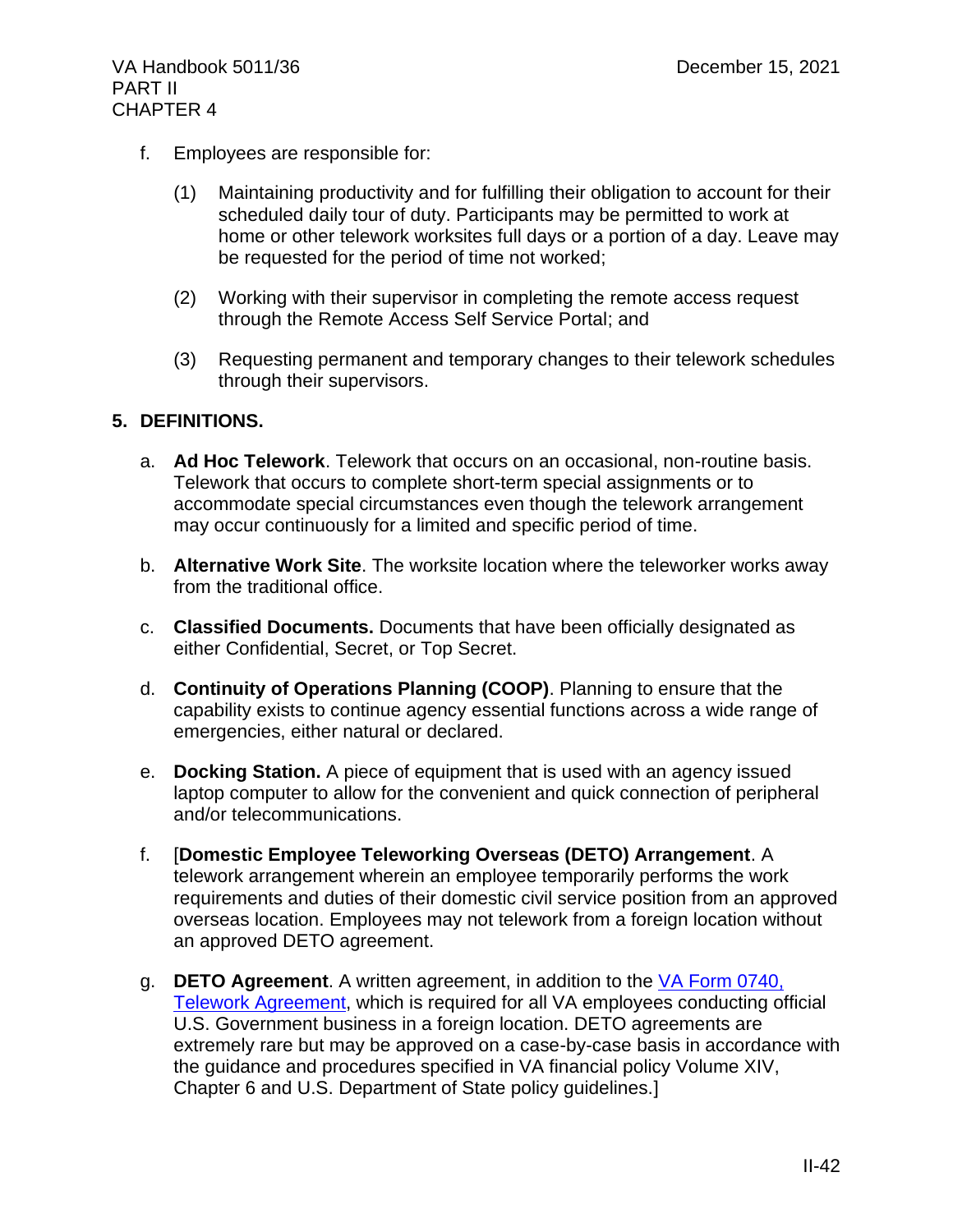- [h.] **Mobile Work.** Work which is characterized by routine and regular travel to conduct work in customer or other worksites as opposed to a single authorized alternative worksite. Examples of mobile work include site audits, site inspections, investigations, property management, and traveling between worksites, or on Temporary Duty (Note: Normal commuting time from home to work and from work to home is not counted as hours of work).
- [i.] **Official Duty Station.** The city/town, county, and State in which the employee works as determined by the employing agency.
- [j.] **Regular and Recurring Telework**. An approved telework schedule where eligible employees work at an alternative work site on a regular, recurring, and ongoing basis. Employees may [tele]work as [little] as one day per month or as many as five days per week.
- [k.] **Remote Work**. Work performed on [a] full-time basis anywhere other than a VA facility or using a VA-leased space.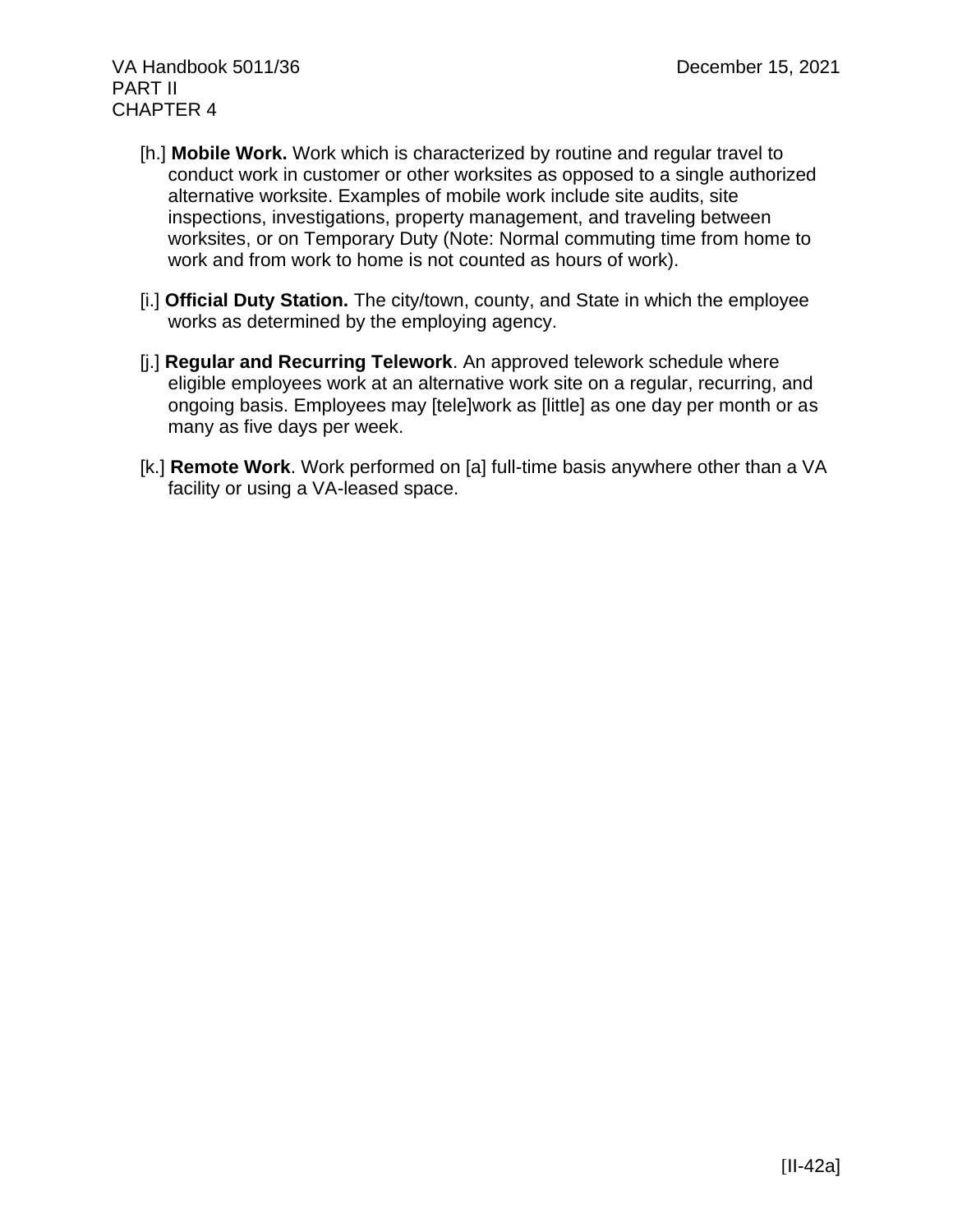- [l.] **Telework.** A flexible work arrangement under which an employee performs the duties and responsibilities of such employee's position, and other authorized activities, from an approved worksite other than the location from which the employee would otherwise work.
- [m.] **Telework Agreement**. A required written agreement, completed and signed by an employee and appropriate officials, outlining the terms and conditions of an alternative workplace arrangement (telework).
- [n.] **Telework Coordinator**. [A] VA employee designated in each [organization] to handle the responsibilities of maintaining a record of employees under telework agreements and any other duties requested by management to help manage a facility's telework program.
- [o.] **Virtual Work**. Work performed on a full-time basis using [a] VA-leased space or at a VA facility other than the facility that hired the employee.

# **6. POLICIES AND PROCEDURES.**

- a. VA's policy is to encourage the use of alternative workplace arrangements. Managers and supervisors should permit eligible employees to participate in telework to the maximum extent possible provided it does not diminish employee performance or Departmental operations. Telework supports VA goals for improving environmental stewardship and providing employees with greater worklife flexibilities, as well as providing [a cost savings] and an effective and efficient means to continue performing mission critical functions during local or national incidents.
- b. Managers and supervisors must determine whether a position is suitable for telework and whether the employee is eligible to participate in a telework arrangement. Managers and supervisors also must issue notification letters and/or emails to employees apprising them of their eligibility to participate in telework (see sample letters in appendices A and B of this part). The procedures for the notification may be determined at the local level with appropriate bargaining unit involvement.
- c. Telework is not an employee entitlement. An employee's participation in telework is voluntary, and approval will be based on management's determination that telework supports the mission of the organization and does not diminish either employee performance or agency operations. Management may disapprove or terminate an alternative workplace arrangement if it is not compatible with or does not contribute to the organization's mission. Telework notification letters should be provided in writing and include the business-based rationale for the decision. This is a matter for local negotiation.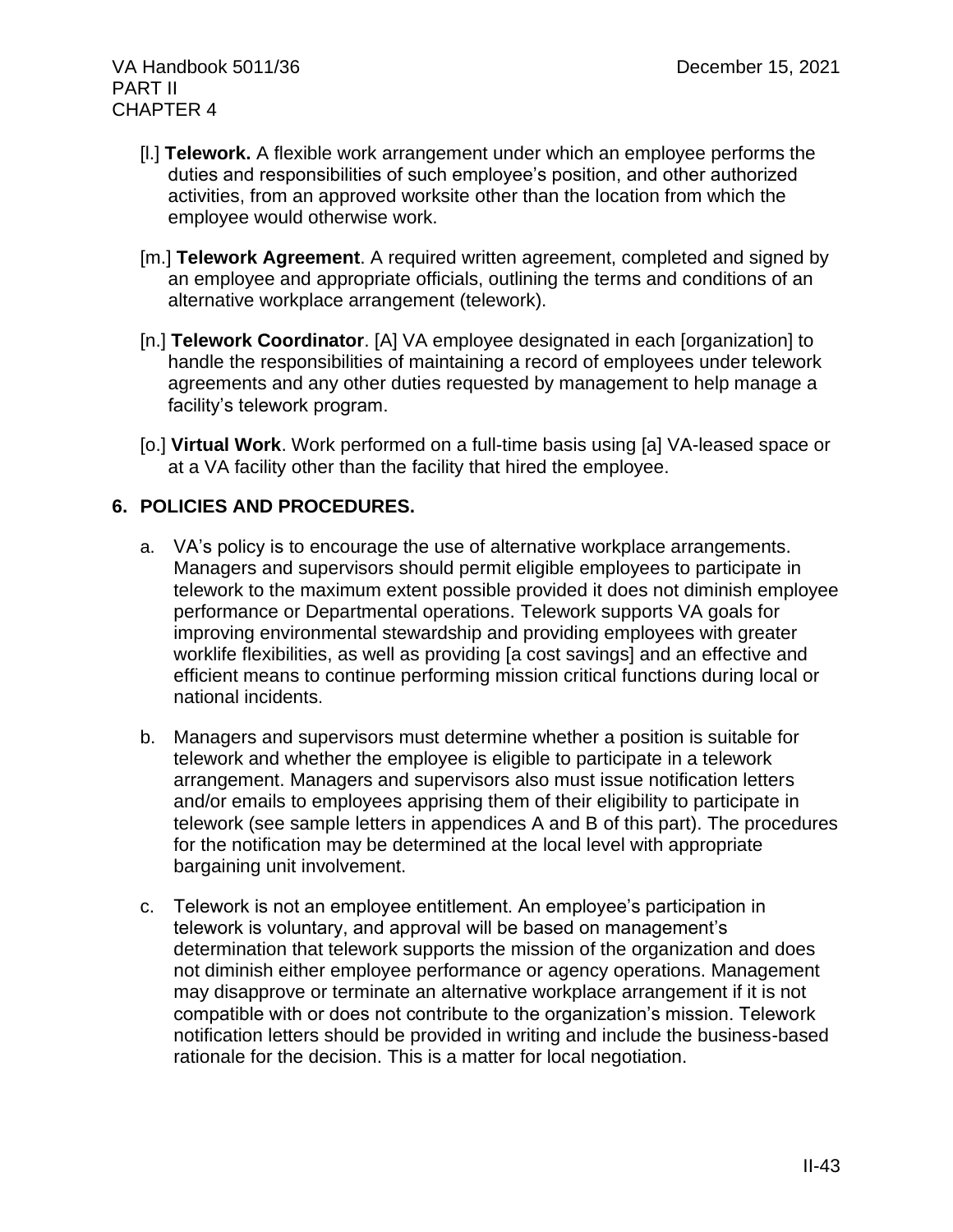d. Employees who meet the criteria for telework may participate in telework arrangements in accordance with applicable laws and collective bargaining agreements. Participation in a telework arrangement is subject to supervisory approval. Whenever appropriate, management may consider establishing telework arrangements to meet its needs as well as those of employees. Telework provides managers, supervisors, and employees with alternatives to the traditional worksite in accomplishing work objectives. Telework may be used as a reasonable accommodation for employees with qualifying disabilities under the Americans with Disabilities Act, 42 U.S.C. § 12101 et seq. Detailed guidance on reasonable accommodation may be found in VA Handbook 5975.1.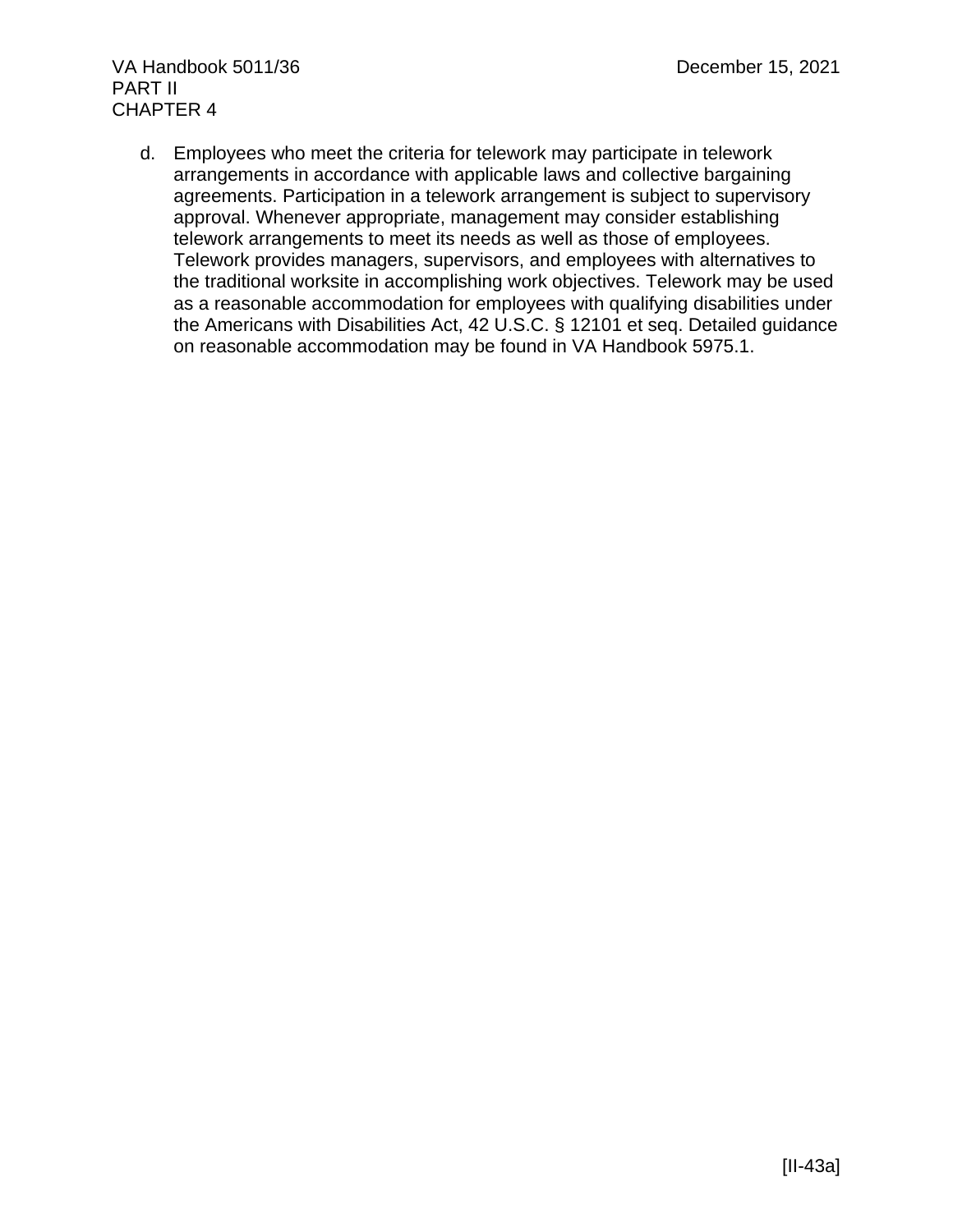- l. Adequate coverage must be maintained. Teleworkers, therefore, may be required to return to the traditional worksite on scheduled telework days based on the needs of the office. In such instances, a recall to the office for operational reasons [or in support of a mission requirement] is not a termination of the telework agreement. Requests by teleworkers to change their scheduled telework days in a particular week or bi-weekly pay period should be accommodated by the supervisor where practicable, and consistent with mission requirements
- m. A new telework agreement should be completed if the employee is assigned to work under a new supervisor [or if the terms of the telework agreement change].
- n. Telework is not intended to serve as a substitute for dependent/elder care. Telework arrangements [which] involve[e] the employee providing dependent/elder care to any individual shall not be authorized. The opportunity to participate in telework is offered only with the understanding that it is the responsibility of the employee to ensure that a proper work environment is maintained (e.g. dependent/elder care arrangements are made so as not to interfere with the work, personal disruptions such as non-business telephone calls and visitors are kept to a minimum, etc.). [A special exception may only be authorized in circumstances such as a pandemic or other emergency. When telework is authorized under such exception, the employee is expected to account for work and non-work hours during the tour of duty and take appropriate leave (paid or unpaid) to account for time away from normal workrelated duties. Supervisors and employees should discuss this scenario in advance to determine the limits of the employee's ability and how communication and workflow will be affected.]

# **7. TELEWORK CRITERIA.**

- a. **Participation.** Employee participation in a telework arrangement is voluntary. Managers should allow eligible employees to telework to the maximum extent practicable without diminished employee or organizational performance.
	- (1) VA employees [authorized] for telework arrangements must occupy a suitable position and have a performance rating of at least Fully Successful, or equivalent. Employees may be denied eligibility to telework if they do not have a history of being "reliable, responsible, and able to work independently." Both full-time and part-time employees may participate in a telework arrangement. Telework is not recommended for trainee or intern positions or during the first 90 calendar days of any probationary period. [However, under emergent or extenuating circumstances there may be authorized exceptions on a case-by-case basis.]
	- (2) The [employee's immediate] supervisor is responsible for determining the requirements and expectations of a telework arrangement to include the appropriate number of days [and which job duties may or may not be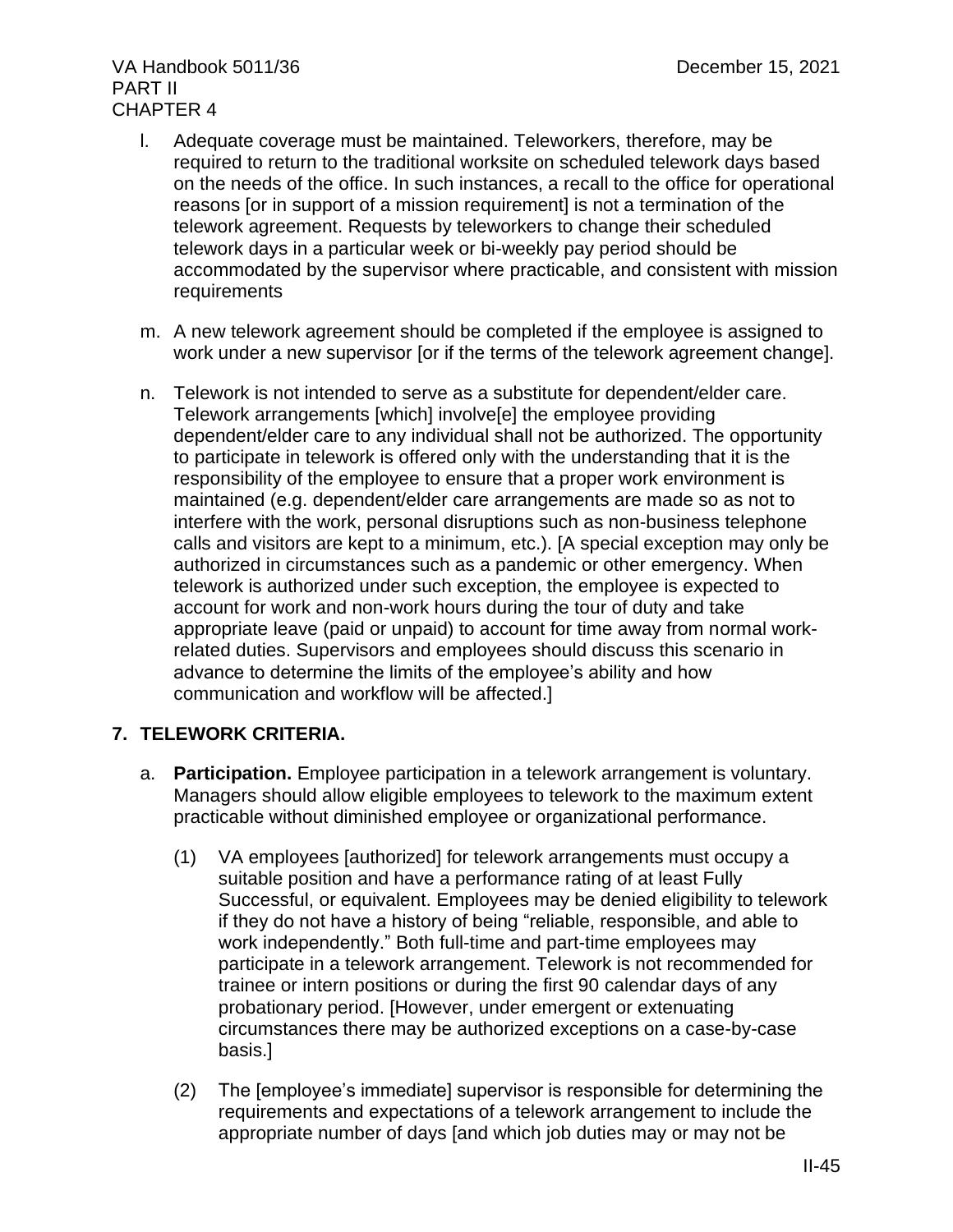> performed remotely by the employee]. This should be done in collaboration with the employee. Each arrangement to telework is to be considered individually and documented in a written agreement. The original should be maintained by the supervisor with a copy provided to the employee. A copy must also be provided to the organizational Telework Coordinator for tracking purposes [in HR·Smart and the electronic time and attendance system, except for telework agreements that are due to a reasonable accommodation. Due to confidentiality reasons, reasonable accommodation telework agreements will be maintained solely by the supervisor and reasonable accommodations coordinator. The supervisor shall inform the timekeeper and human resources office of the telework schedule so that telework is recorded appropriately in HR Smart and the electronic time and attendance system.]

- (3) All teleworkers and their immediate supervisors must receive training designed to provide the employee and supervisor with a smooth transition to telework. The training module is available via the Talent Management System.
- b. Position Suitability
	- (1) Management officials are responsible for determining which positions are appropriate for telework arrangements consistent with labor relations obligations.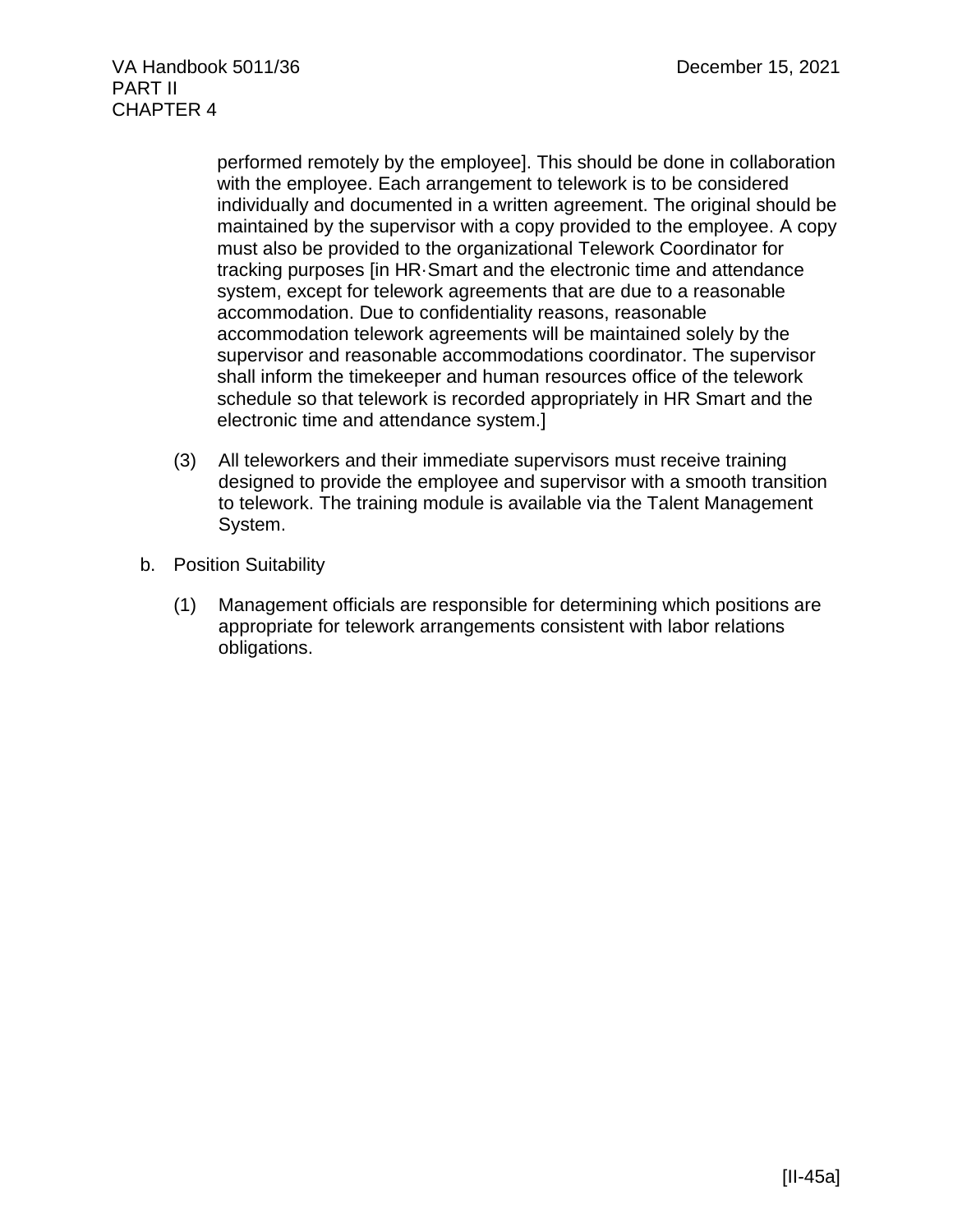- (2) Position suitability [must] be reviewed by management officials based on the functions and [job] duties of the position rather than the title [alone]. Tasks that can be performed away from the traditional office are generally more suited for a telework arrangement. Even positions that are generally not suitable for telework may have tasks that may be deemed suitable. This approach to "job reengineering" can assist in providing appropriate avenues toward telework. Guidelines for [determining] position suitability include but are not limited to:
	- (a) Work activities must be portable and can be performed effectively outside the traditional office location;
	- (b) Job tasks are quantifiable or primarily project-oriented;
	- (c) Contact with other employees, the supervisor or manager, and serviced clientele is predictable and normally scheduled;
	- (d) The computer technology needed to perform work off-site is currently available or can be acquired;
	- (e) Employees may be linked electronically to the traditional office location using Government Furnished Equipment (GFE) or a personal computer via the internet, based on specific guidance contained in VA Directive 6500, or [if VA network access is not required, the employee] may simply take approved work [ ] to the alternative worksite;
	- (f) Classified documents may not be taken to, used, or stored at an employee's home office or telecenter. The employee must return to the traditional office to access and work on such documents or materials; and
	- (g) Privacy Act materials, evidence, or sensitive documents (hard copy or electronic) may be accessed, [and if required, printed] remotely, provided the employee agrees to protect Government/VA records from unauthorized disclosure[, loss, compromise] or damage[,] and will comply with the [security] requirements [in] the [Telework Agreement, all applicable VA and local facility policies], Privacy Act of 1974, 5 U.S.C. § 552a, and all applicable Federal law[s] and regulations, VA Directive and Handbook 6210, and other applicable VA policies. [Any hard copy or printed sensitive material shall be kept securely at the alternative site and retained in accordance with the National Archives and Records Administration, facility Records Management guidelines, and VA and facility sensitive material disposition.]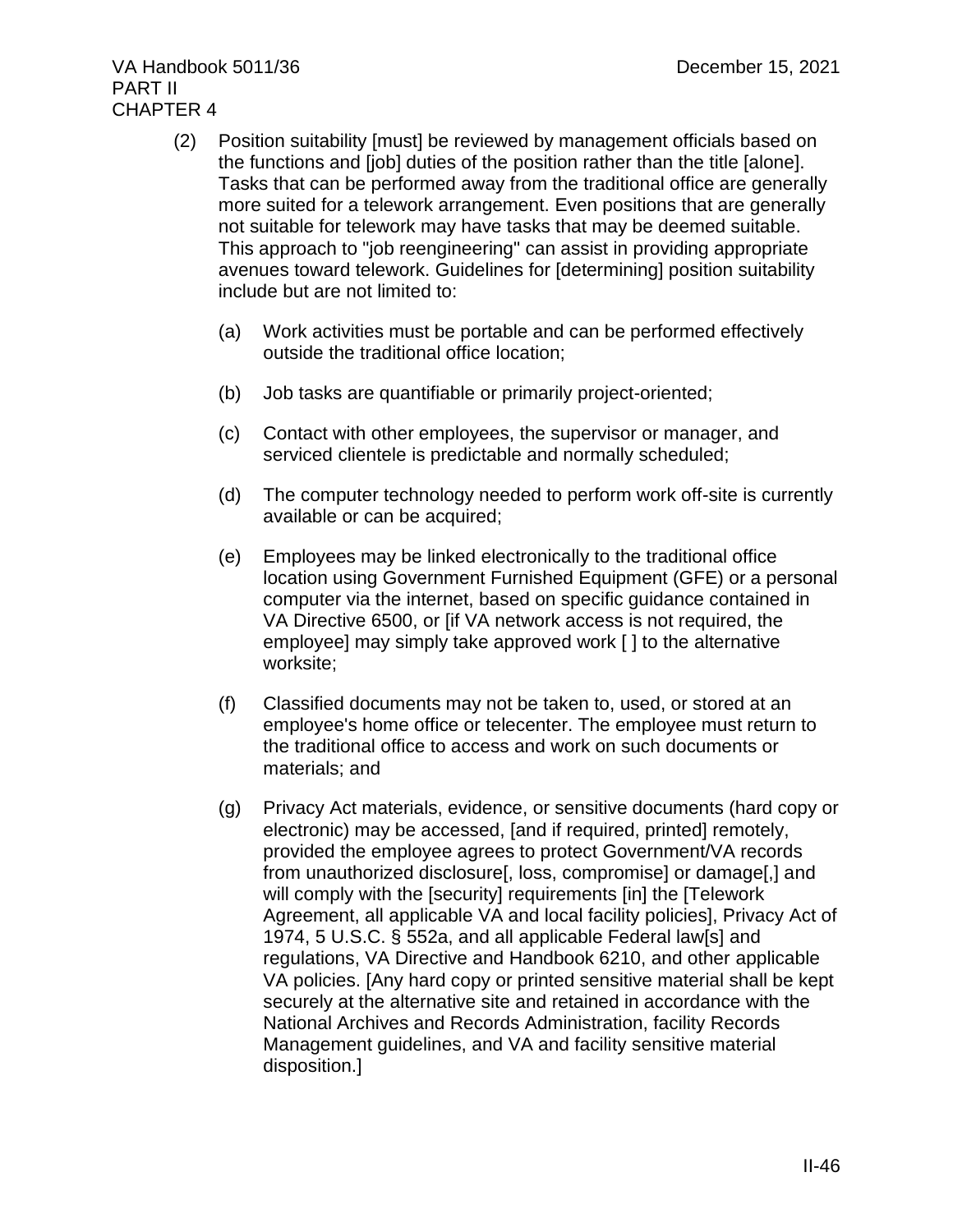- (3) Telework may not be suitable for [some] positions. However, these positions may be eligible for telework on an ad hoc basis [or in an emergency situation]. These positions require on a daily basis:
	- (a) Extensive face-to-face contact with supervisors, co-workers, clients, and Veterans;
	- (b) Special facilities or equipment that can not readily or economically be provided; or
	- (c) Frequent access to classified material and/or sensitive information.
- c. **Automated Information System Security.** Each Administration and Staff Office with a telework program will ensure that Departmental information security policies, established by the Office of Information and Technology, are strictly enforced and that telework employees are informed that periodic remote computer surveillance may be conducted on GFE to ensure information security policy compliance. Technical requirements for computer connections to the VA network by teleworkers will be published and issued by the Chief Information Officer (CIO). Offices sponsoring telework must also ensure that adequate technological security protections are in place on all electronic devices issued to telework participants. If Federal and VA information security policies, procedures and guidelines are not followed, telework must be terminated. Prior notice to the employee is not required for enforcement and reporting of security violations. Additional security policy information and clarification can be obtained from the VA Office of Information and Technology, [Information Security Knowledge Service Portal at:

[https://dvagov.sharepoint.com/sites/OITOIS/KnowledgeService/Pages/Home.aspx\]](https://dvagov.sharepoint.com/sites/OITOIS/KnowledgeService/Pages/Home.aspx) (see [also] VA Directive 6500, Automated Information Systems Security).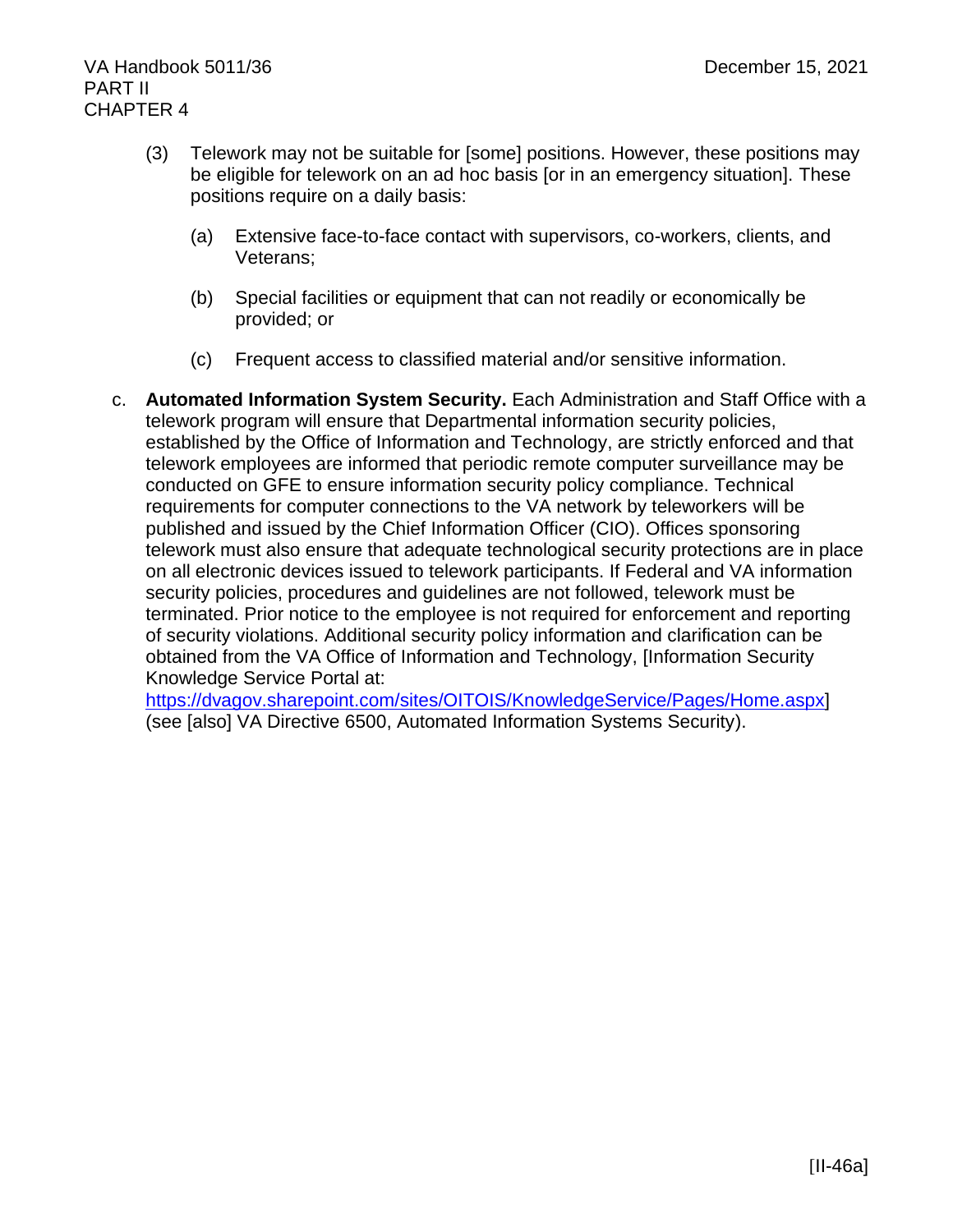- d. Security and Privacy Considerations
	- (1) Classified documents (hard copy or electronic) may not be taken to, used, or stored at an employee's home office or telecenter. The employee must return to the traditional office to access and work on such documents or materials. Privacy Act materials, VA data and systems may be accessed remotely provided that the employee agrees to protect Government/VA records from unauthorized disclosure or damage. The employee must also comply with all [policy and] legal requirements [in accordance with the] Privacy Act of 1974, 5 U.S.C. § 552a [and the] policies and procedures [set forth in] VA Directive and Handbook 6500) [ ].Prior notice to the employee is not required to terminate telework arrangements due to security violations.
	- (2) If any legal requirements [are made to the] Privacy Act of 1974, 5 U.S.C. § 552a, [or if there are any updates to] VA Directive and Handbook 6500, [or other Departmental policies and procedures,] the employee, upon proper notice, must agree to comply with the changed requirements. Failure to [do] so constitutes a basis for [potential] termination [of the telework agreement.]
- e. **Emergency Closure and Dismissal Impact on Telework.** On a day when the official duty station facility is closed for all or part of a day, the following weather and safety rules apply:
	- (1) **Unscheduled Leave and Unscheduled Telework.** In the event of an emergency, Government agencies may be closed to the public [with telework employees continuing to work. Employees are expected to perform unscheduled telework for the entire workday at the alternate work site, take other leave (paid or unpaid) or other time off, or use a combination of telework and leave or other paid time off. Telework program participants do not receive weather and safety leave when a closure is announced unless an exception in subparagraph (4) below applies.]
	- (2) **Late Openings.** On a day when an employee is scheduled to work at the alternate worksite and the employee's official duty station facility opens late, the employee is required to perform their full alternate worksite schedule if scheduled to work from that [alternate] location.
	- (3) **Late Arrivals and Early Dismissals.** On days when a late arrival or early dismissal occurs, the employee is required to perform their full alternate worksite schedule if scheduled to work from that [alternate] location.
	- (4) **Emergency Situations.** On a case-by-case basis, a supervisor may excuse a telework employee from duty during an emergency if the emergency adversely affects the telework site (e.g., disruption of electricity, loss of heat, etc.). [Under these circumstances, employees excused from duty may be granted weather and safety leave in accordance with Part III, Chapter 2, paragraph 12u. and Chapter 3 paragraph 9o. of this handbook.]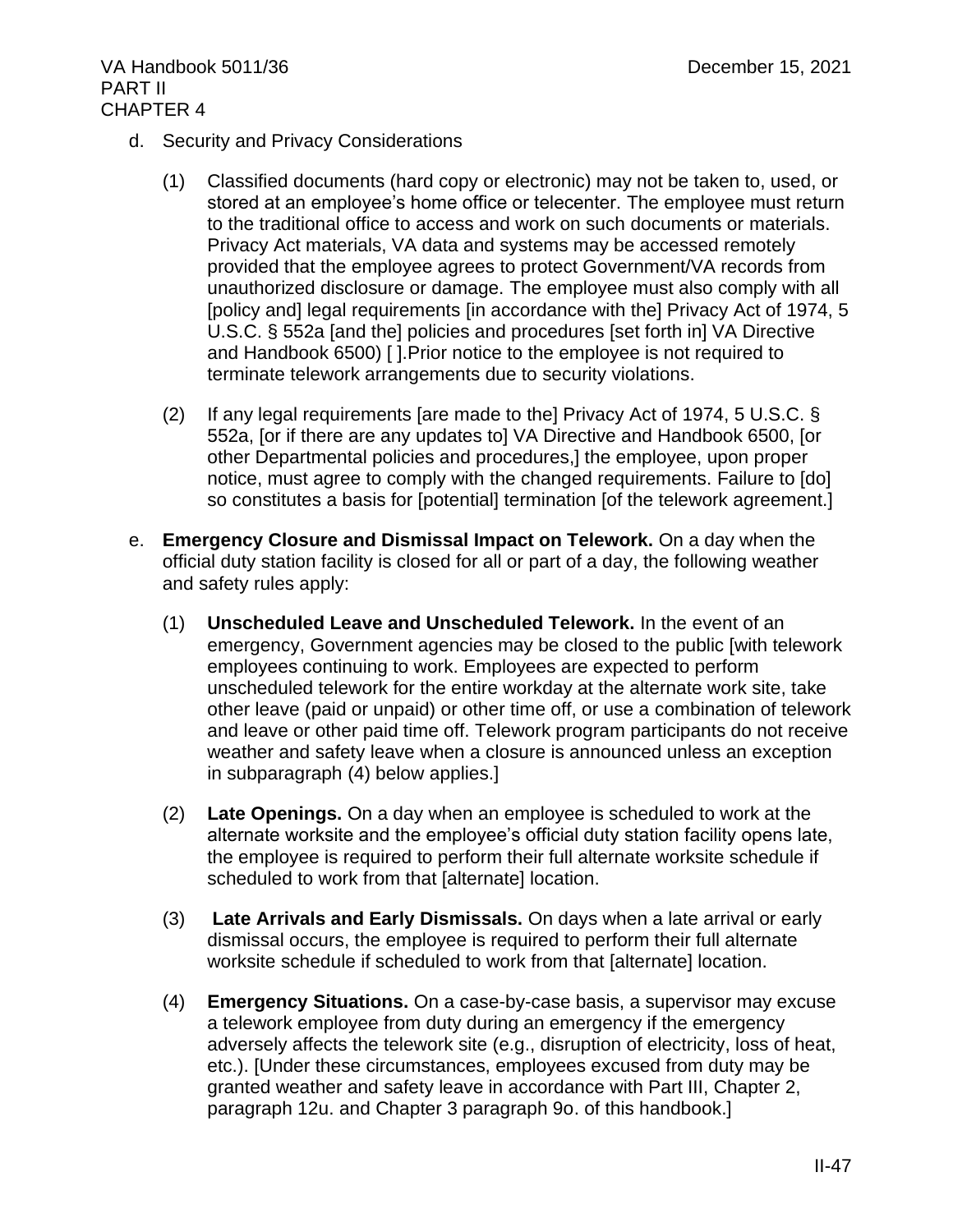- f. **Ad Hoc Arrangements.** All employees approved for regular and recurring telework are eligible for ad hoc telework. An employee who does not have an agreement for regular and recurring telework must have an ad hoc agreement in place before the employee can telework on an ad hoc basis. [Exceptions to the telework agreement requirement may be authorized during emergent situations, when one or more employees are evacuated from their worksite and perform work from their home (or at an alternative location mutually agreeable to the supervisor and employee). In these circumstances, the ad hoc telework agreement should be completed as soon as practicable]. An employee approved only for ad hoc telework should telework periodically throughout the year to ensure that the employee is prepared for ad hoc telework. While ad hoc telework is generally used for unforeseeable and unavoidable emergency circumstances, management may approve ad hoc telework for any reason for an employee with an approved telework agreement. The type of assignments that employees are expected to perform should be determined prior to approval of ad hoc telework.
- g. The Alternative Worksite
	- (1) An alternative worksite must be suitable for conducting business. Before a telework agreement is approved, the employee must complete the Telework Self-Certification Safety Checklist, included on [VA Form 0740,](http://vaww4.va.gov/vaforms/) certifying that the location where work will be accomplished meets the safety [and security] criteria, and submit it to the immediate supervisor.
	- (2) The supervisor and employee will identify resources needed to facilitate the work assignment, assuring all property and equipment needs are satisfied in accordance with the telework agreement.
- h. Expenses and Equipment
	- (1) Basic computer equipment and software (either GFE or owned by employee (OE)) must be coordinated with Office of Information Technology (OIT) to ensure all information and technology (IT) requirements are satisfied. The decision to provide GFE may be based on the availability of [equipment and possibly the availability of purchasing] funds. Where applicable, OE may be used in conjunction with VA OIT approved gateway access that permits secure access to VA systems. An option for GFE may be to [request OIT to] provide the employee with a docking station. The employee then [is able to use] the same computer at the traditional work site and the telework site.
	- (2) [Remote printing is permitted for employees on approved telework agreements when the ability to create and/or print documents is required as part of the employee's assigned job duties. Supervisors seeking authorized remote printing for a proposed or existing employee must certify the employee's position requires remote printing on the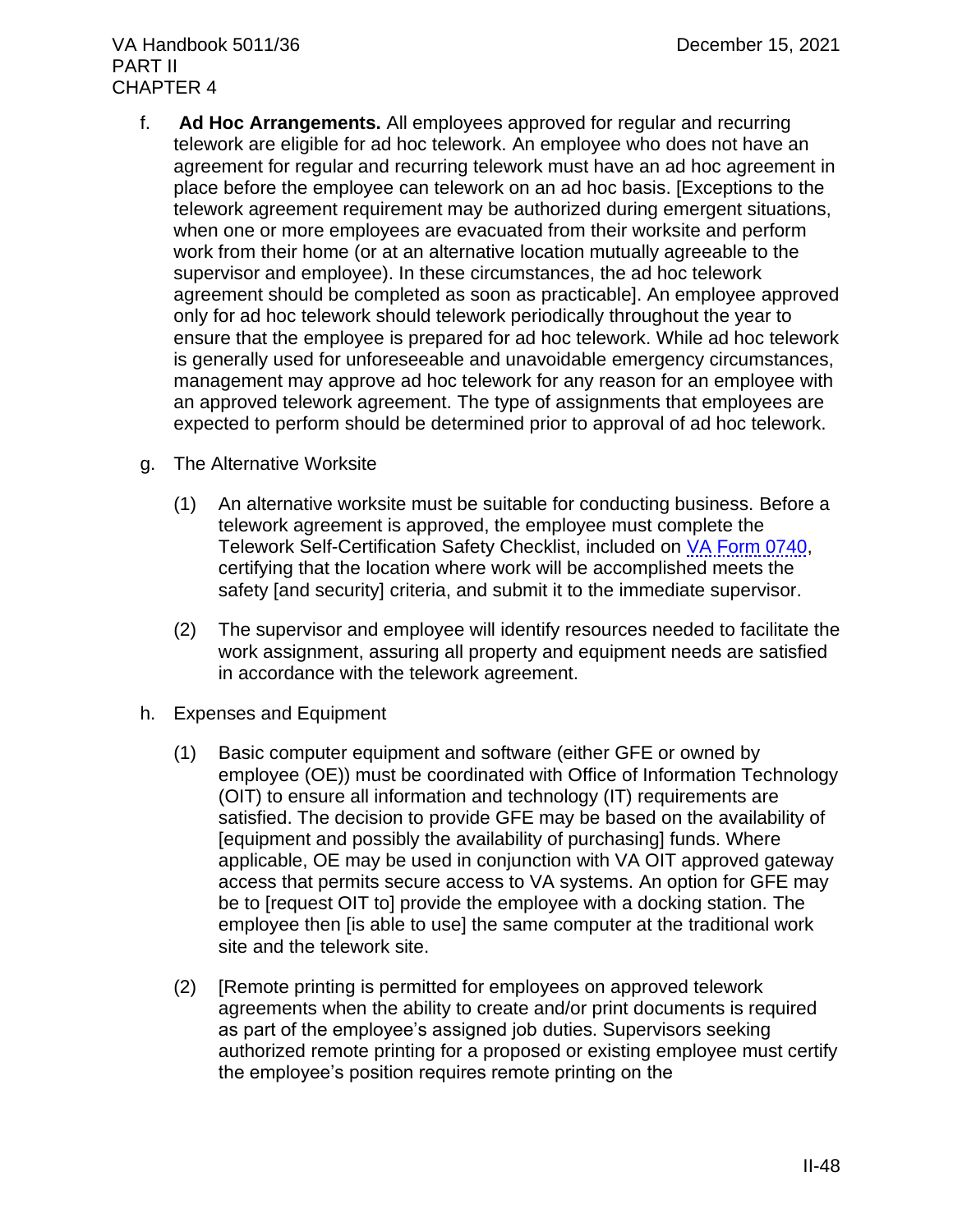VA Form 0740, Telework Request/Agreement and obtain a second level supervisory signature, as applicable, in accordance with VA OIT guidelines. Printer supplies such as ink and paper will be provided by the employee's program office. A GFE shredder is also required if the employee will print documents that may contain VA sensitive and/or personally identifiable information that are not deemed official Government records. The shredder is to be issued by the employee's VA program office in addition to the printing supplies. The following guidance applies to remote printing:

- (a) The use of personally owned printers is strictly prohibited.
- (b) Employees approved for remote printing as part of their assigned job duties must comply with VA and local facility policies regarding information security or the appropriate storage and destruction of printed VA sensitive and personally identifiable information in a remote setting. Remotely printed documents containing VA sensitive and/or individually identifiable information that are not deemed official Government records (i.e., working papers) must be shredded when no longer of use. Shredding is to be done in accordance with VA and local facility policy. GFE shredders will be purchased and assigned to authorized full-time remote or telework staff by their program office.
- (c) Employees who participate in telework on a less than full-time basis must ensure documents requiring destruction are securely transported to their official duty station to be shredded and disposed of in accordance with VA and local facility policy.
- (3) The supervisor must determine the level of telephonic support necessary for the teleworker. Local and toll-free calls [ ] can be made on employee equipment. Long distance dialing may be supported by OIT provision of a cell phone, calling card, voice over internet protocol or other modality as determined by OIT.
- (4) Employees will incur the cost of utilities (such as electricity, monthly service charges for telephone, cable or internet service providers) associated with working at home. In some limited situations, VA (thru the office [ ] responsible for the teleworker) may pay for telephone installation when the service is considered essential and the employee agrees that the installed telephone will only be used for work assignments and contact with the VA office.
- i. **Liability and Worker's Compensation.** Employees on telework or virtual arrangements are covered under the Federal Tort Claims Act and the Federal Employees' Compensation Act. As with injuries which occur in the traditional office setting, for injuries that occur during telework arrangements, supervisors may only attest to what they reasonably know. In all situations, employees are responsible for informing their immediate supervisor of an injury at the earliest time possible.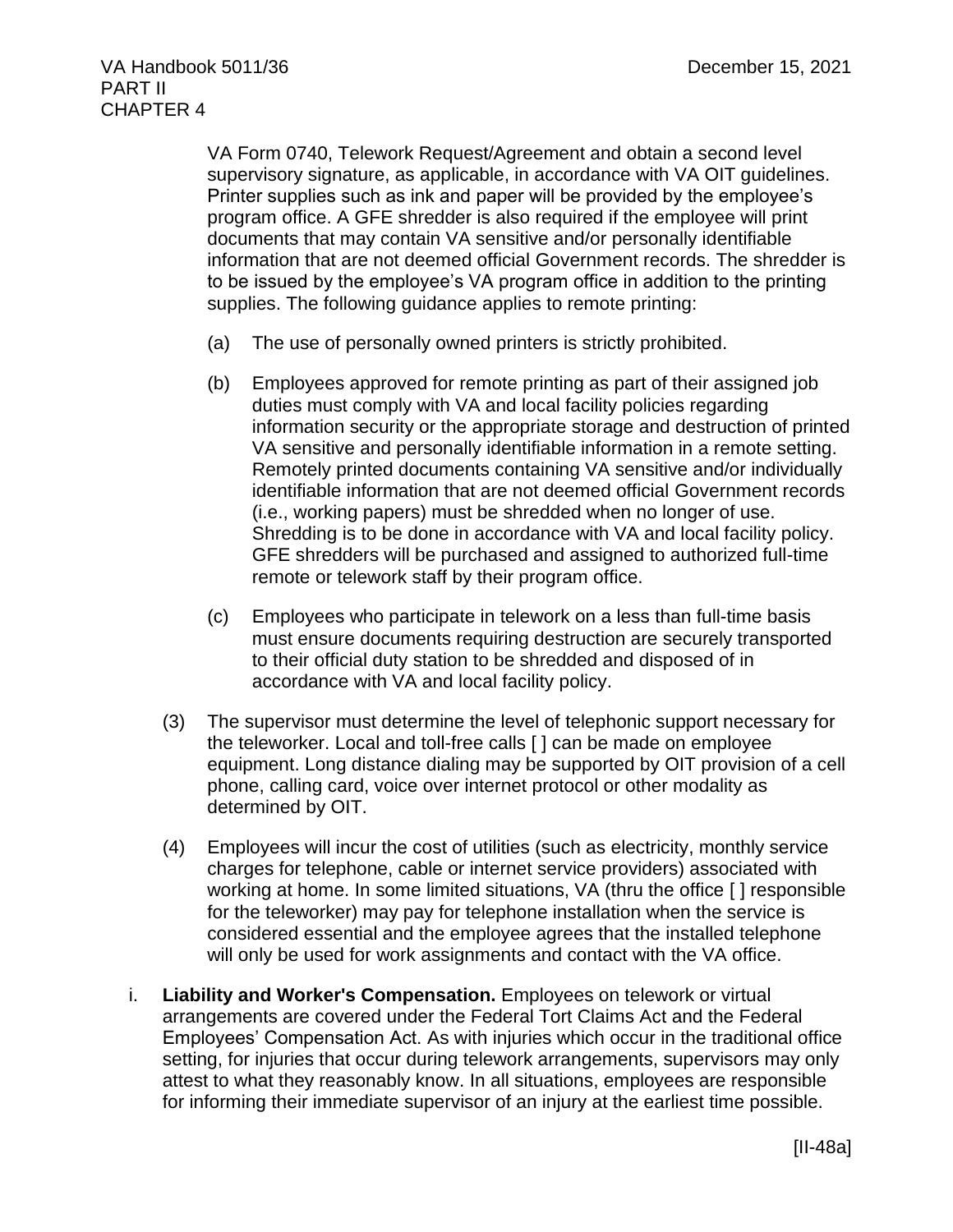# **8. PROCESS FOR ESTABLISHING A TELEWORK AGREEMENT.**

- a. Management must first identify an employee's position as suitable for telework, determine whether the employee is eligible to participate in telework, and notify the employee of the employee eligibility in writing, regardless of whether the employee has submitted a request to telework.
- b. Eligible employees interested in telework should discuss the matter with their supervisor and, if they would like to telework, submit a request.
- c. The supervisor will consider the request and determine whether telework is an appropriate work arrangement. When the supervisor and employee agree that the alternative workplace arrangement is an acceptable option, additional discussions should be held regarding the employee's work schedule, work requirements and job expectations.
- d. Upon completion of the mandatory telework training course, including the Information Security Awareness Training and Veterans Health Administration (VHA) Privacy Policy Training, as applicable, the employee must [complete VA](https://vaww.va.gov/vaforms/va/pdf/VA0740.pdf) [Form 0740, Telework Agreement,](https://vaww.va.gov/vaforms/va/pdf/VA0740.pdf) which lists all terms and conditions for the telework alternative workplace arrangement, [ ] and collaborate as needed with the facility's Telework Coordinator.

# **9. PROCEDURES TO REQUEST A TELEWORK AGREEMENT.**

- a. Employees may submit a written request to their immediate supervisor to telework. The request must state the specific work schedule, as well as the proposed workdays, hours, etc. as applicable.
- b. The immediate supervisor must meet or confer directly with the requesting employee within ten business days after receipt of a written request to telework to understand fully the nature of and need for the requested flexibility.
- c. The supervisor must carefully consider the request and any supporting information provided by the employee and provide a written decision to the employee within 20 business days after receipt of the initial request, or within the timeframes set forth in an applicable collective bargaining agreement. Supervisors must consider VA's mission-related requirements and the impact on VA operations when rendering a decision. If the supervisor is unable to grant the employee's request due to mission-related requirements and the impact on VA operations, the supervisor should work with the employee to determine if there are alternatives available that are beneficial to VA and the employee.
- d. If the supervisor denies the employee's request to telework the employee has the right to file a grievance in accordance with the procedures outlined in VA Handbook 5021, Part IV, or applicable collective bargaining agreement.